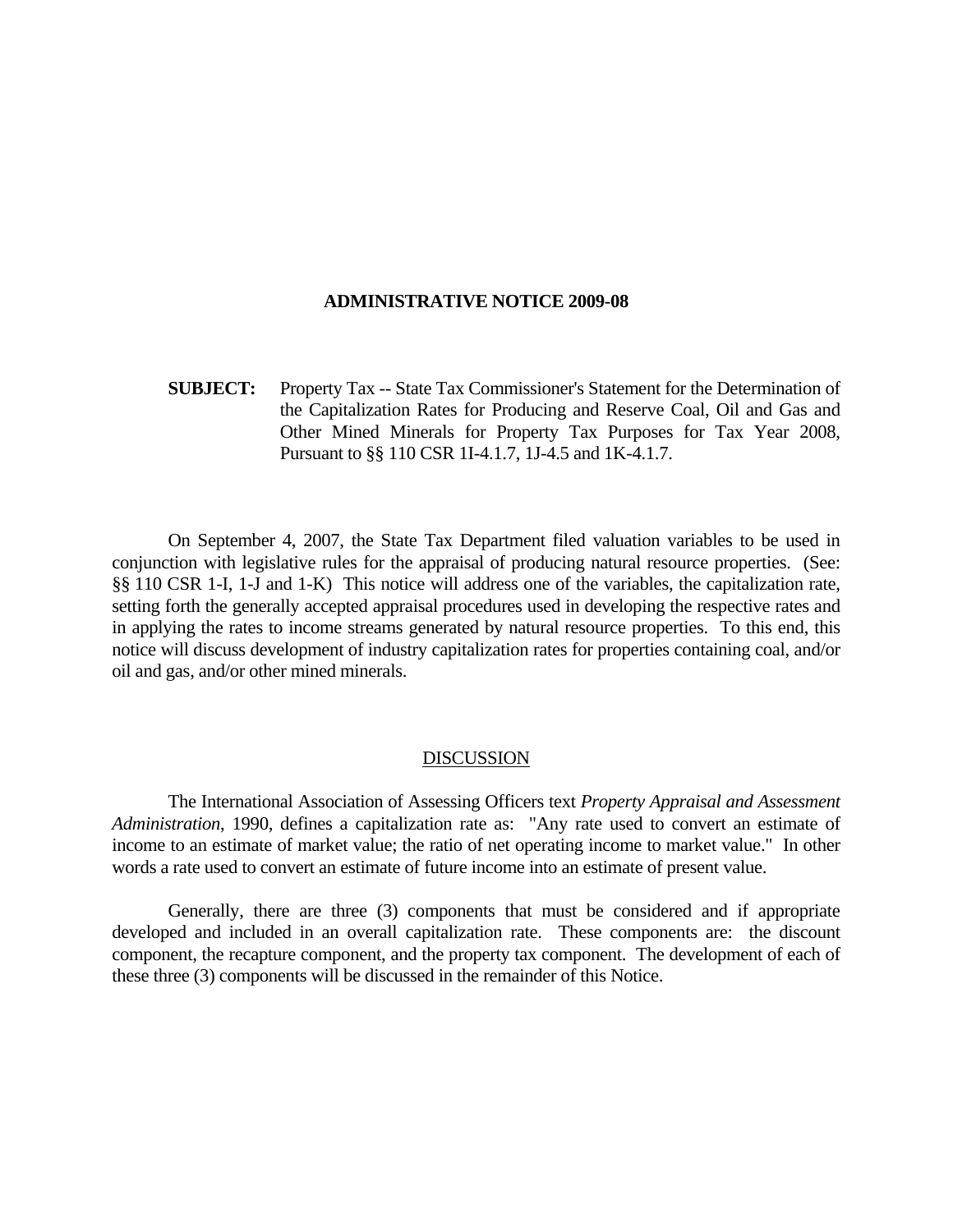# DISCOUNT COMPONENT

 Of the three (3) generally accepted methods of estimating a discount component, the bandsof-investment method and the summation method have received primary consideration. Consideration was given to use of the comparison method; however, the Tax Department is of the opinion that the bands-of-investment and summation methods are the more appropriate methods to employ for properties containing coal, and/or oil and gas, and/or other mined minerals as there are a limited number of sales of these types of properties and these methods lend themselves more readily to the conversion of the equity rate portion of the discount component to a pre-tax rate.

 The first step in the process is to construct a capital structure. The capital structure of an industry depicts typically the sources of capital financing (i.e.: what portion of the total capital financing is raised through debt and through equity financing). The Tax Department developed an average industry capital structure based on mining and oil and gas industries as grouped in Moody's Industrial Manual and the Value Line Investment Survey. The capital structure was segregated into percentages of capital financing generated through debt and through equity financing in order to develop a profile for typical leveraging characteristics by type industry. (Equity financing represents capital acquired through sale of stock and earnings retention and debt financing represents capital acquired through issuance of instruments of debt.)

 Once the capital structure had been established a return on investment is developed for each financing band. The Tax Department analyzed the financial information of companies grouped by industry in the Value Line Investment Survey in order to develop a return by type industry for common stocks. This "after-tax" return was then adjusted to a "pre-tax" return where applicable and used in developing the equity portion of the discount component.

 The debt return for the debt finance band was established, for each industry, through analysis of loan rates extracted from questionnaires received from lending institutions. Once a safe rate and a risk rate are developed from the previously mentioned analysis, a management rate (for management of investment portfolios), a nonliquidity rate (time required to sell the investment), and an inflation rate (rate used to adjust the discount component to a real rate net of inflationary expectations) are estimated. A synthesis of these rates (as illustrated in Attachment I) is then used to develop the discount component.

### RECAPTURE COMPONENT

 The discount component previously discussed provides an investor with a rate of return-oninvestment (interest). The second capitalization rate component, recapture, provides the investor with a return-of-investment principal (i.e.: provides an estimate of return necessary for the investor to recover the principal invested). Once a capitalization rate has been developed for coal, oil and gas, and other mined mineral properties, the income series is discounted to present worth through selection of a multiplier(s) extracted from a standard mid-year life Inwood table. The Inwood table has a factor for recapture built into the table coefficients thus removing the need to separately accommodate for recapture in the capitalization rate.